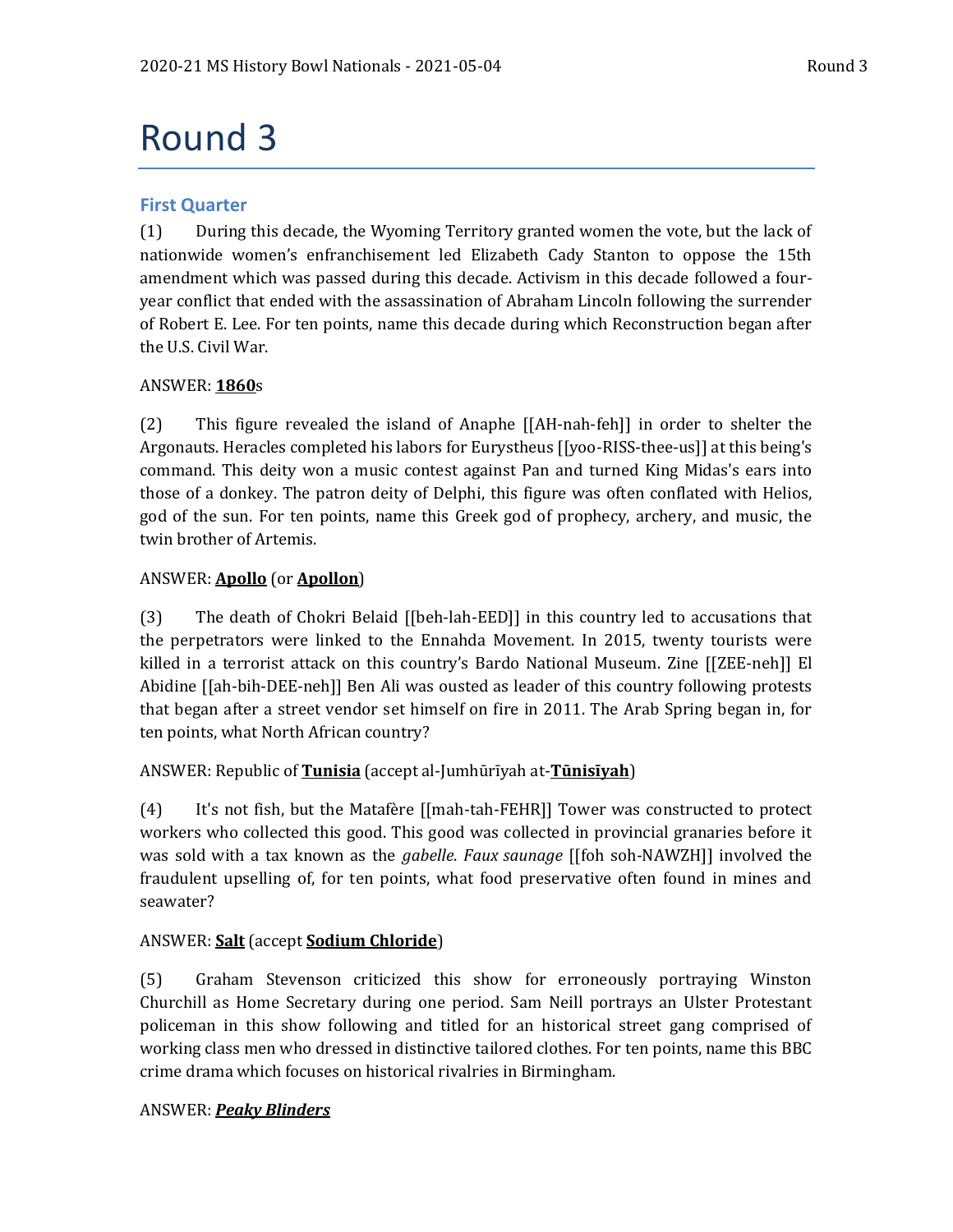(6) This city's Beyond Shelter anti-drugs program was created by its mayor, Art Agnos, and Lawrence Ferlinghetti co-founded this city's City Lights bookstore. A large Finnish community used to live in this city's Castro district, and this city was the location of the Summer of Love in its Haight [[HATE]]-Ashbury district. For ten points, name this city in northern California.

#### ANSWER: **San Francisco**

(7) This man was assisted by straw dummy troops and a thunderstorm in his victory at the Battle of Okehazama [[oh-keh-hah-ZAH-mah]], where he first noticed the talents of his sandal-bearer, who later succeeded him. Akechi Mitsuhide [[ah-KEH-chee mih-tsoo-HEEdeh]] caught this man in Kyoto and forced his suicide in the Honnō-ji Incident. For ten points, name this Japanese daimyo [[DIE-myoh]] and unifier who preceded the rule of Toyotomi Hideyoshi [[toh-yoh-TOH-mee hih-deh-YOH-shee]].

ANSWER: **Oda Nobunaga** (accept either underlined portion)

(8) The State of Deseret was founded during the presidency of this man who had defeated Democrat Lewis Cass. Many historians believe that bad water from the Washington sewers caused this man's death by cholera. For his victories during the Second Seminole War, this man earned the nickname "Old Rough and Ready." For ten points, name this twelfth U.S. president, who was elected in 1848.

ANSWER: Zachary **Taylor**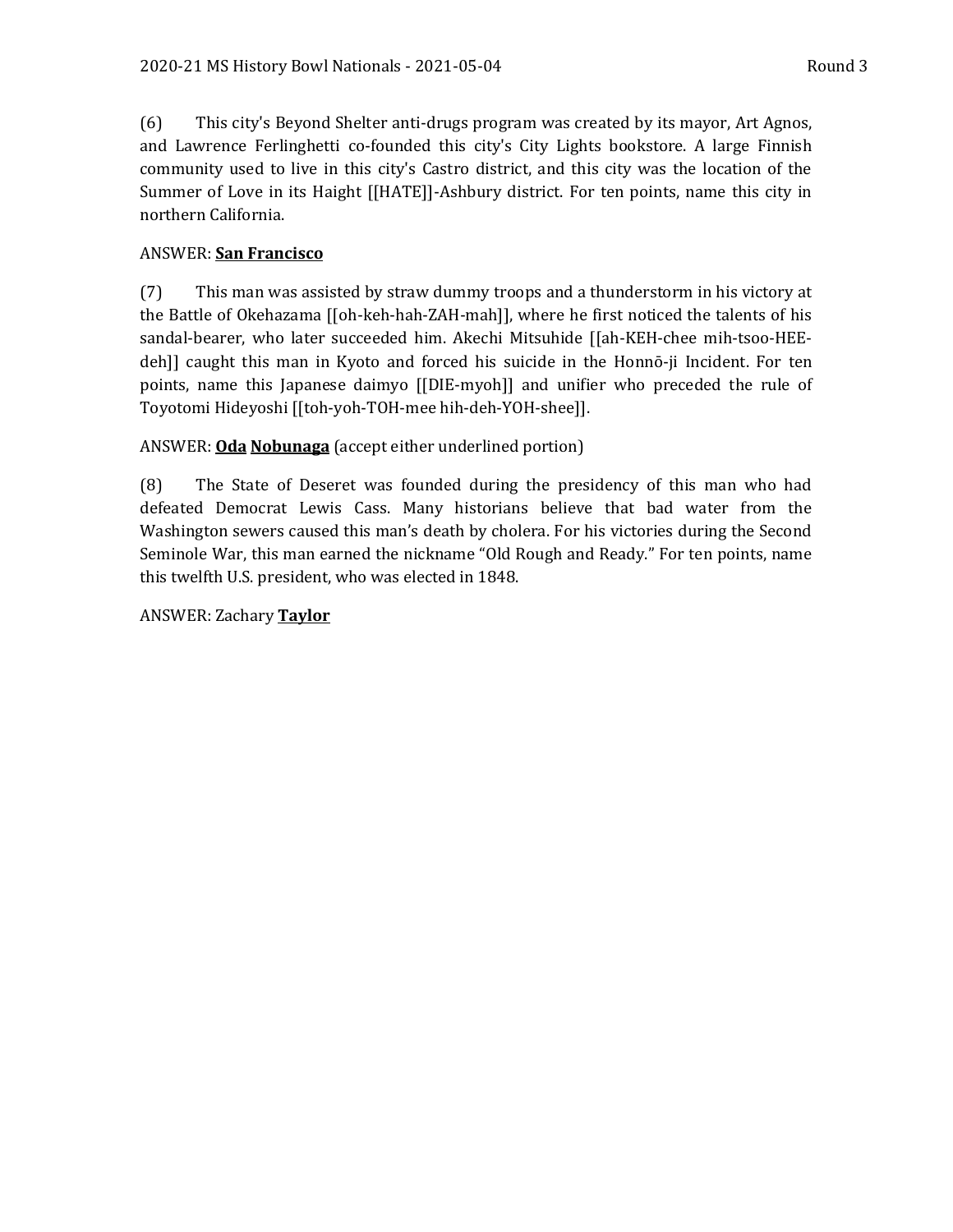#### **Second Quarter**

(1) In what is now this state, the British were rebuffed from taking a city due to William Moultrie's defense of a namesake fort on Sullivan's Island. Over five thousand Continental troops under Benjamin Lincoln were captured at a siege in this state, in which the guerilla tactics of native son Francis Marion earned him the nickname "the Swamp Fox." The Battles of Waxhaws and Camden were fought in, for ten points, what state which also faced the Siege of Charleston?

#### ANSWER: **South Carolina**

BONUS: Banastre [[BAH-nah-ster]] Tarleton's brigade was devastated by a "double envelopment" at this late-Revolutionary War battle in modern-day Upstate South Carolina. This battle, and the ensuing Battle of King's Mountain, forced the British army north toward their ultimate defeat.

#### ANSWER: Battle of **Cowpens**

(2) This city gave its name to the British naval defense plan for their eastern empire after World War One. Stamford Raffles established a trading post at what became this city on the eastern end of the Strait of Malacca. Off the southern tip of the Malay Peninsula, for ten points, what is this city-state in southeast Asia which has been self-governed since 1959?

#### ANSWER: Republic of **Singapore** (or Republik **Singapura**)

BONUS: Due to their rapid growth from the 1960s to the 1990s, Singapore, Taiwan, South Korea, and Hong Kong became known as the "Four Asian [these animals]," serving as role models to developing countries who became known as "[This animal] Cub Economies."

#### ANSWER: **Tiger**s

(3) This company's founder created a dynamo that did not require permanent magnets and invented a form of telegraphy that relied on needles rather than Morse Code. An alternator built by this company powered the first instance of street lighting, which occurred in the United Kingdom. One of this company's factories in KZ Bobreck was among those worked by prisoners at Auschwitz. Based in Bavaria, for ten points, what is this German industrial conglomerate?

#### ANSWER: **Siemens** AG (accept **Siemens** and Halske AG; accept **Siemens**-Halske)

BONUS: Werner von Siemens, the founder of Siemens AG, is the namesake of the SI unit of this measure of the ease with which electrical current passes.

#### ANSWER: Electrical **conductance** (accept **Conductivity**)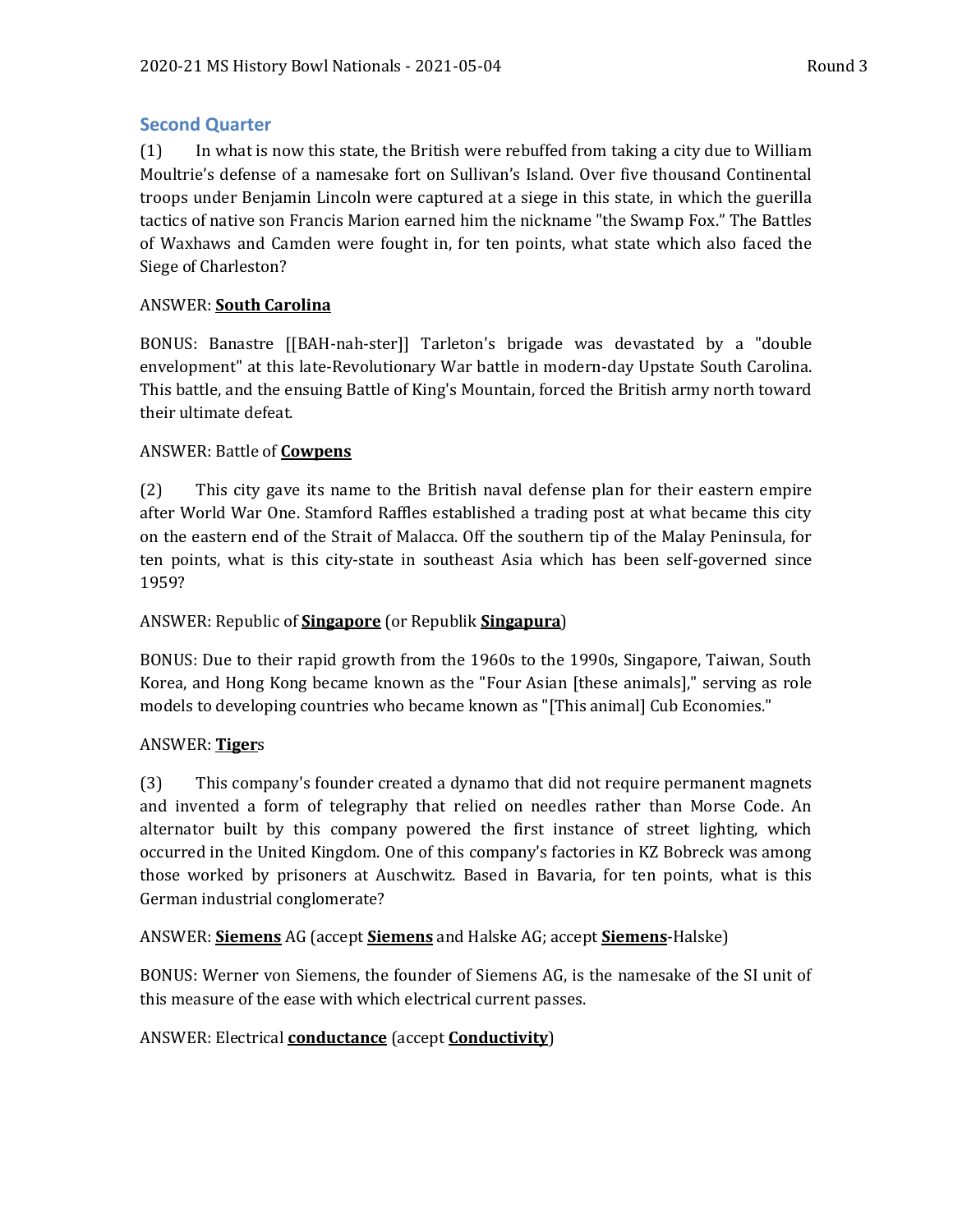(4) This man's collaboration with Hilda Solis led to a \$10 million fund to provide illegal immigrants with legal assistance. Antonio Villaraigosa [[vee-yah-rai-GOH-sah]] preceded this man as mayor of a certain city, the first Jewish holder of that position. In 2020, this man claimed "this is not 1992" as part of a promise to not deploy the National Guard as had been done during his city's Rodney King Riots. For ten points, name this Los Angeles mayor, elected in 2013.

#### ANSWER: Eric **Garcetti**

BONUS: This man was elected mayor of Los Angeles in 1973 and held that office until 1993, the only Black person to be elected to that office as of 2021 as well as the longest-tenured mayor in LA history.

#### ANSWER: Thomas "Tom" **Bradley**

(5) These events were intentionally ignored by General Anton Denikin during the White Terror. An early example of these events occurred when residents of Strasbourg believed that certain residents engaged in "host desecration" and "blood libel." In the nineteenth century, the Pale of Settlement became a hotbed for these violent reprisals, which were motivated by antisemitism. For ten points, name these massacres of Jewish populations in Eastern Europe.

#### ANSWER: **Pogrom**s (prompt on descriptive answers such as "attacks on Jews")

BONUS: This major Black Sea port city in Ukraine experienced a century of pogroms due to a revival of Medieval antisemitism. This city was the site of the uprising of the crew of the battleship *Potemkin*.

#### ANSWER: **Odessa**

(6) The first parade for this holiday was established by Nicola Larco in San Francisco, and in 2017, the city of Akron drew the ire of its Italian-American community by attempting to replace this holiday with Indigenous Peoples' Day. Usually held in October, this day is widely celebrated on the island of Hispaniola. For ten points, name this holiday which commemorates a man who was long thought to have discovered the New World in 1492.

#### ANSWER: **Columbus Day** (accept **Day of the Race**; accept **Dia de la Raza**)

BONUS: La Navidad, the settlement established by Columbus's men on Hispaniola, was built from the remains of the *Santa Maria*. It was located in this modern-day country, the only nation in history to be established by a successful slave revolt.

#### ANSWER: Republic of **Haiti** (accept République d'**Haïti**; accept Repiblik d **Ayiti**)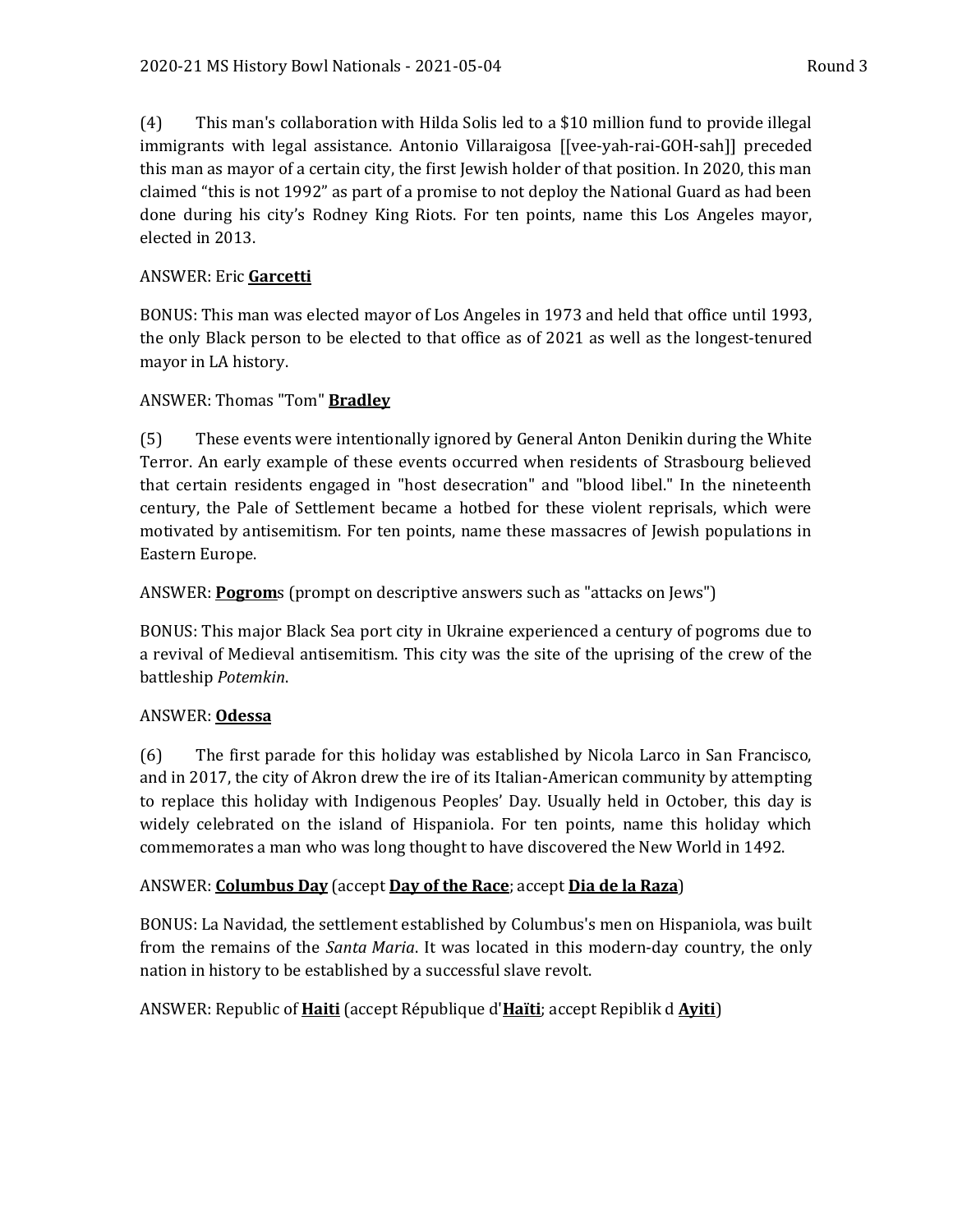(7) The last ruler with this title, Mahmud IV, met his downfall at the hands of the kingdom of Djenné [[jeh-NEH]]. The first man to hold this royal title led a confederation of Mandinka people in their attempt to subjugate the Sosso king Sumanguru, leading to a victory at Kirina. A man with this title devalued the worth of gold in Egypt due to his generosity while on *hajj* to Mecca. For ten points, gave this term for a Malian ruler, held by men such Musa I.

#### ANSWER: **Mansa** (accept **Mansa** Musa)

BONUS: This mansa, who founded the Keita Dynasty, names a Mandinka epic passed down via oral tradition by Malian *griots*.

#### ANSWER: **Sundiata** [[soon-JAH-tah]] Keita (accept **Keita**; accept **Konaté** in place of **Keita**)

(8) The Community Rule is one of these texts, the finding of which led to a reassessment of accusations that a work presented by Moses Shapira was a forgery. Debates exist as to whether the Zadokites or the Essenes are responsible for these texts. A group of Bedouins discovered these works in a series of twelve caves in Qumran. For ten points, name these Jewish manuscripts found in the West Bank along a namesake body of water.

#### ANSWER: **Dead Sea Scroll**s (accept **Qumran Cave** Scrolls before mentioned)

BONUS: One of the first of the Dead Sea Scrolls to be identified contains the oldest complete copy of this Biblical book. Today this book is considered the first of the Major Prophets in the Old Testament and is the source of much of the text of Handel's *Messiah*.

#### ANSWER: Book of **Isaiah** (or Sefer **Yeshayahu**)

#### **Third Quarter**

The categories are:

- 1. Vice Presidents
- 2. Daily Life in Ancient Greece
- 3. Apostles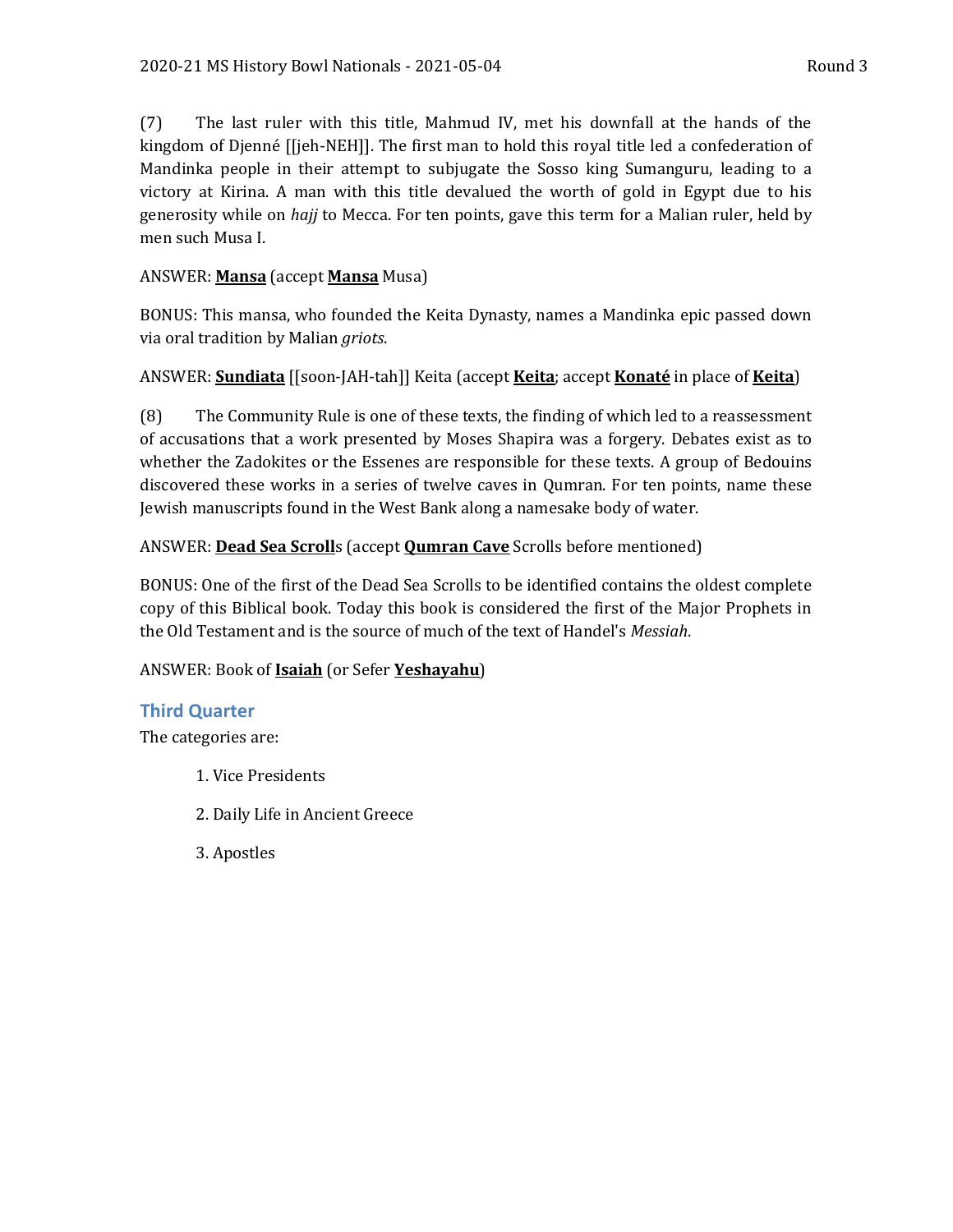#### *Vice Presidents*

Regarding U.S. vice presidents, name the person who...

(1) Is America's second Catholic president who earlier served under Barack Obama.

ANSWER: Joseph "Joe" **Biden**, Jr.

(2) Served as Attorney General of California from 2011 to 2017.

ANSWER: Kamala **Harris**

(3) Accidentally shot Harry Whittington while hunting.

ANSWER: Richard "Dick" **Cheney**

(4) Made the American public aware of the threat of global warming in *An Inconvenient Truth*.

ANSWER: Albert "Al" **Gore**

(5) Was told "Senator, you're no Jack Kennedy" by Lloyd Bentsen in a 1988 debate.

ANSWER: James Danforth "Dan" **Quayle**

(6) Was the only VP other than Schuyler [[SKY-ler]] Colfax who also served as Speaker of the House.

#### ANSWER: John Nance **Garner**

(7)

ANSWER:

(8)

ANSWER: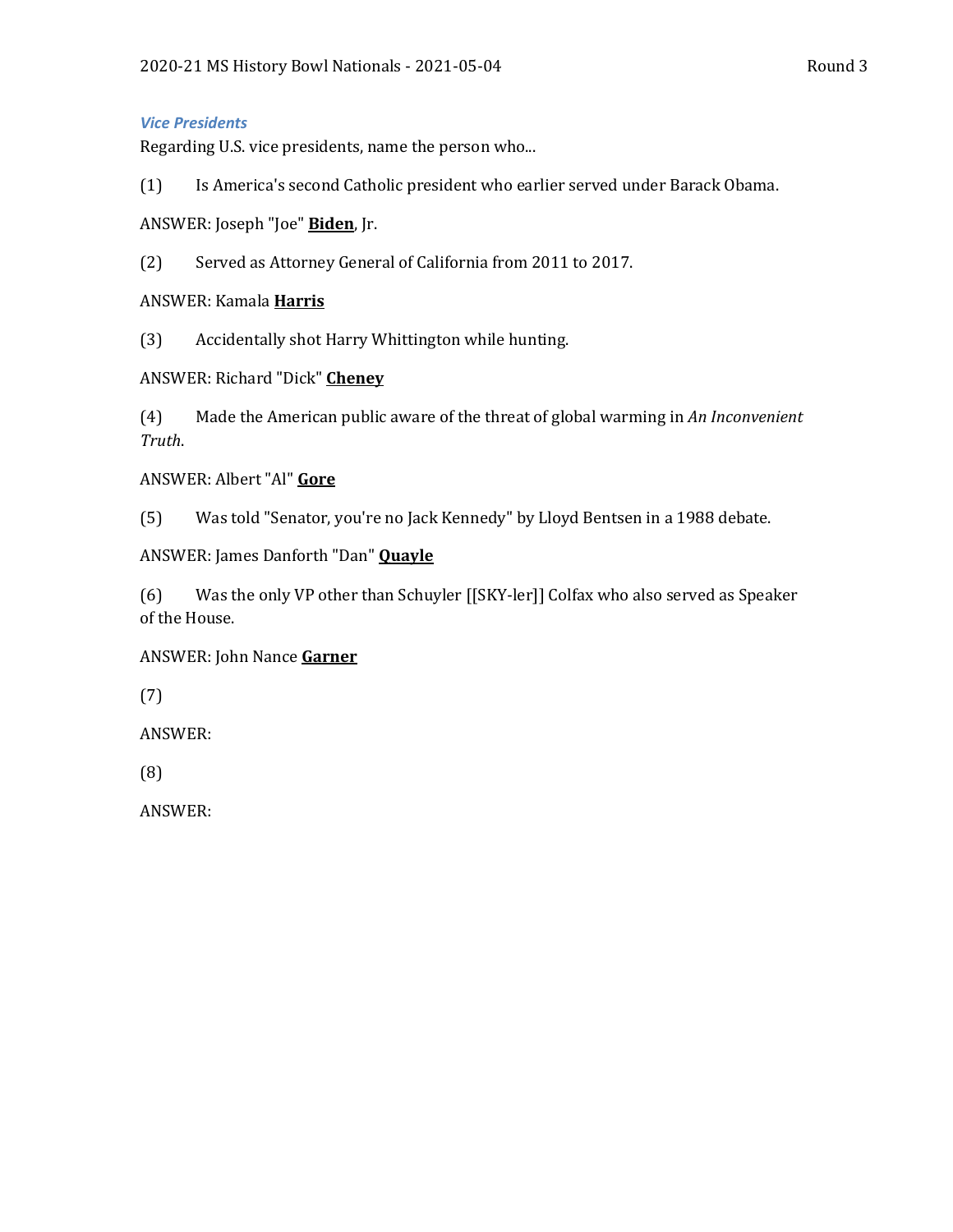#### *Daily Life in Ancient Greece*

Concerning the daily life of people in Ancient Greece, name the...

(1) Fruit whose oil was used to fuel lamps.

#### ANSWER: **Olive**s

(2) Facility for training and socializing for male athletes.

ANSWER: **Gymnasium** (accept **Gymnasia**; prompt on "gym")

(3) Sport practiced at a *palaestra*, for which it was also named.

ANSWER: **Wrestling** (do not accept or prompt on "boxing")

(4) Central public space whose name means "assembly."

#### ANSWER: **Agora**

(5) Stadium for horse and chariot racing.

#### ANSWER: **Hippodrome**

(6) God of medicine commonly prayed to for healing.

#### ANSWER: **Asclepius** (accept **Hepius**)

(7)

ANSWER:

(8)

ANSWER: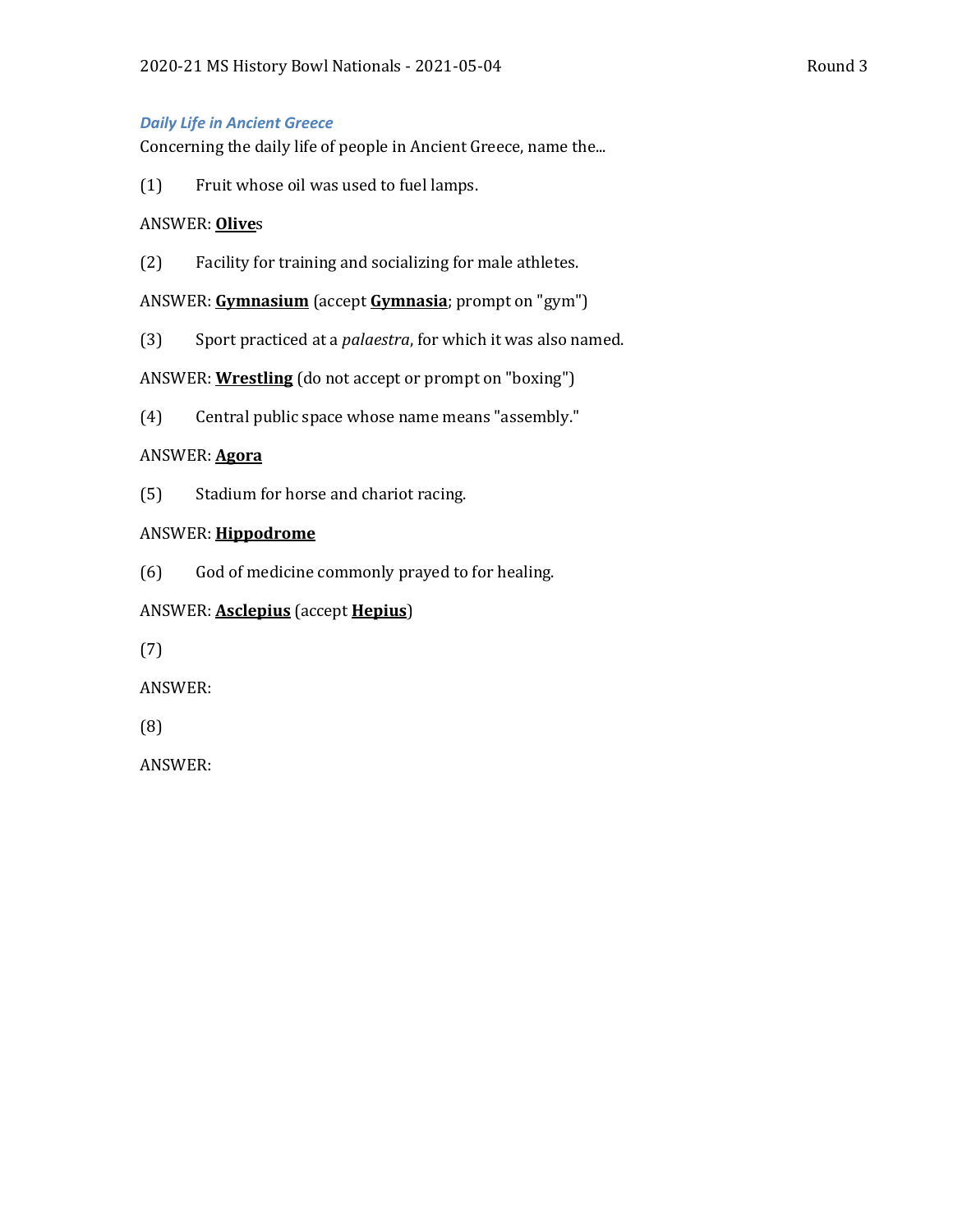# *Apostles*

Concerning the Apostles of Jesus Christ, name the...

(1) Man whose name was originally Simon.

# ANSWER: Simon **Peter** (accept **Cephas**; prompt on **Simeon**)

(2) Apostle from Tarsus, named Saul prior to his conversion.

# ANSWER: **Paul**

(3) "Doubting" man believed to have ministered in India.

# ANSWER: Doubting **Thomas** (accept **Didymus**)

(4) Traditional author of both the Book of Revelation and the only non-Synoptic Gospel.

ANSWER: **John** of Patmos (accept **John** the Revelator; accept **John** the Divine; accept **John** the Theologian)

(5) Name shared by two apostles, one a son of Alphaeus, the other of Zebedee.

# ANSWER: **James** (accept **Ya'akov**; accept **Iakobos**)

(6) Patron saint of Scotland whose symbol is an X-shaped cross.

# ANSWER: **Andrew**, the First-Called (accept **Andreas**)

(7)

ANSWER:

(8)

ANSWER: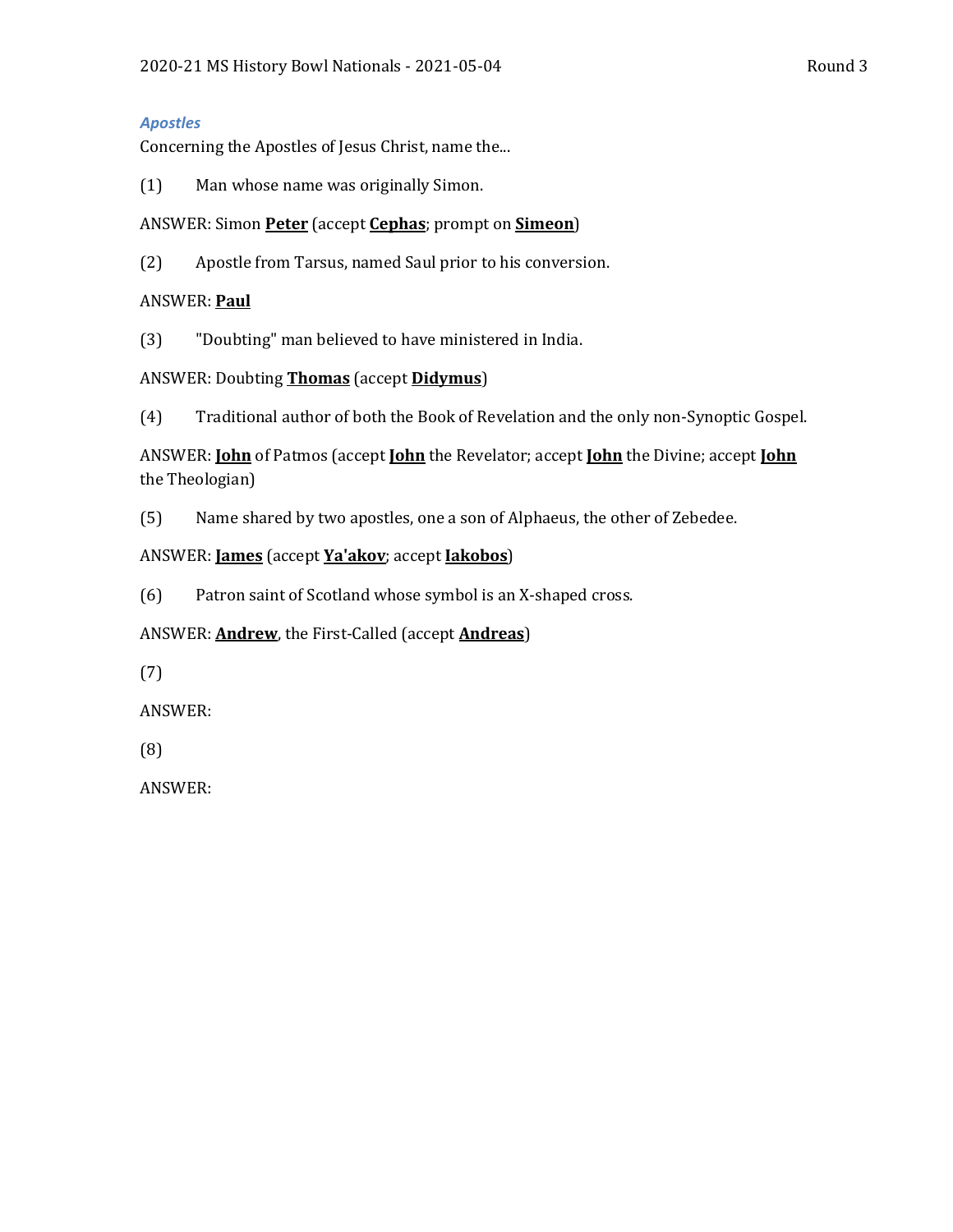#### **Fourth Quarter**

(1) **One key negotiating point of this treaty was the opening of the Mississippi River. Concessions in present-day states including Ohio helped double the size of one party's territory in this treaty. The (+) Comte de Rochambeau [[roh-shahm-BOH]] helped bring about this treaty by assisting one side in defeating the forces of Charles (\*)** Cornwallis at Yorktown. For ten points, name this treaty which ended the American Revolution.

ANSWER: Treaty of **Paris** of 1783

(2) **The** *Six Steeds of Zhao Mausoleum* **was made in this dynasty. One of this dynasty's kilns was located at Tongguan, and this dynasty's Giant Wild Goose Pagoda survived the 1556 (+) Shaanxi [[SHAHN-SHE]] Earthquake. A poet from this dynasty wrote "Waking from Drunkenness on a Spring Day" and a work which begins "Before my bed there's a pool of light," the poem (\*)** "Quiet Night Thought." For ten points, Li Bai wrote during what Chinese dynasty?

ANSWER: **Tang** [[TAHNG]] Dynasty (accept **Tang** Empire)

(3) **A rescue of Captain Egan may have led to the best known nickname given to this figure, who was said to have chased Jack McCall with a meat cleaver after McCall murdered an acquaintance. This (+) woman was once employed as an assistant to a madam in Deadwood, where she had arrived as part of a wagon train including "Wild Bill" (\*)** Hickok. For ten points, name this storyteller from Buffalo Bill's Wild West Show.

ANSWER: **Calamity Jane** (accept Martha Jane **Cannary**)

(4) **This man was the first person to conduct multiple space walks and designed a mission patch based on an illustration from** *Water, Prey, and Game Birds of North America***. A book of eighteen (+) rendezvous scenarios was created by this man, who was the subject of the quote "not since Adam has any human known such (\*)** solitude." For ten points, who was this *Columbia* pilot, the crewmate of Buzz Aldrin and Neil Armstrong during Apollo 11?

#### ANSWER: Michael **Collins**

(5) **With Great Britain, this government agreed to pursue the policy of appeasement and award Germany the Sudetenland under Édouard Daladier [[dahlah-DYEH]]. This (+) government was first established during the chaos of the Franco-Prussian War and the fall of Emperor Napoleon (\*)** III's regime. For ten points, name this government which collapsed after Nazi Germany's 1940 invasion of France and was succeeded by the Vichy government.

ANSWER: French **Third Republic** (prompt on "France" before mentioned; accept La **Troisième République**)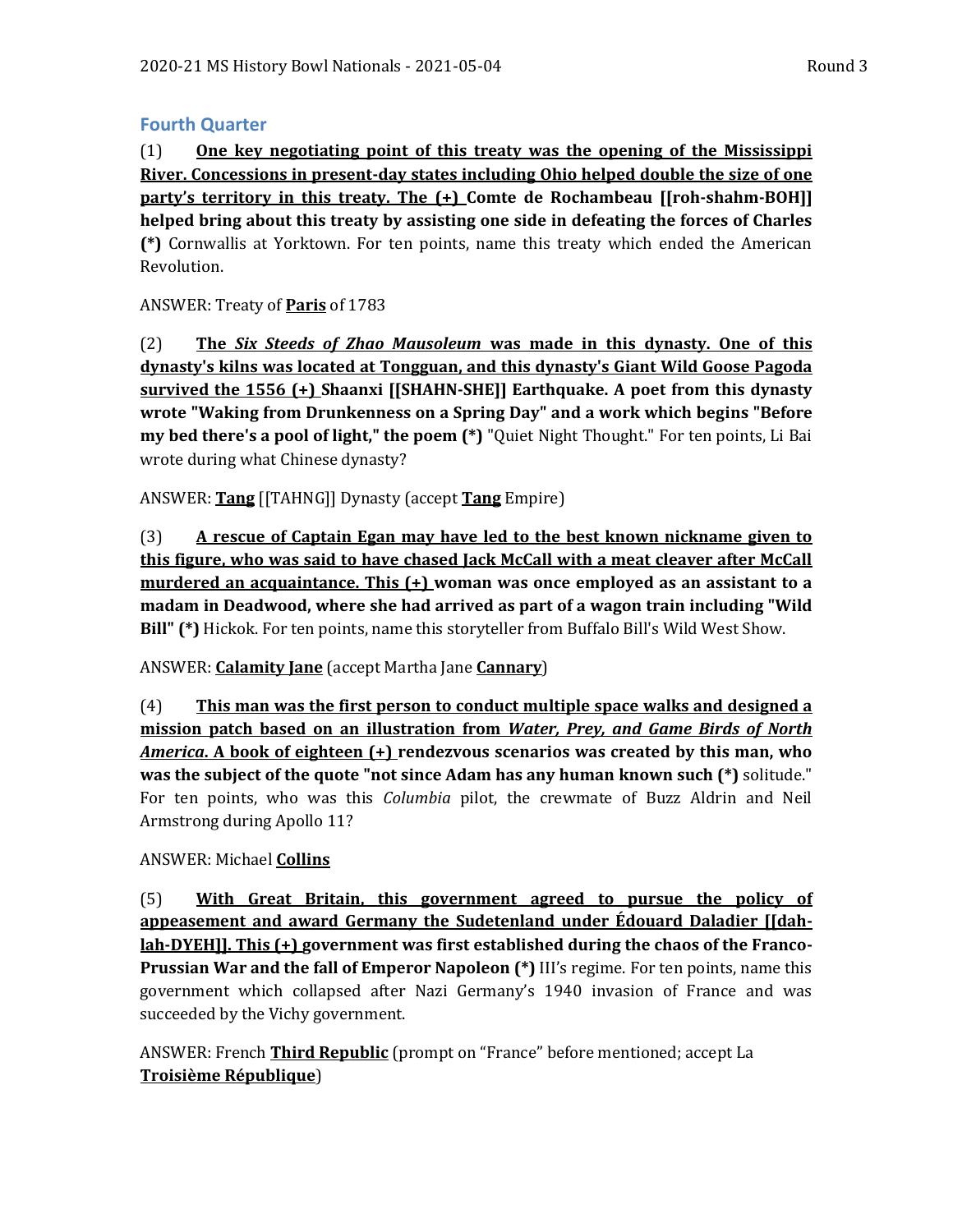(6) **In Muslim mythology, this man was a Palestinian Christian who was killed three times by the king of Mosul, only to resurrect himself each time. According to tradition, this saint served as a member of the Praetorian Guard (+) until he was sentenced to death after not renouncing his Christian faith. Crusader states like the Genoese Republic used this saint's (\*)** namesake cross as their ensign. For ten points, name this Catholic saint who legendarily slayed a dragon in Libya.

#### ANSWER: Saint **George** of Lydda

(7) **A pioneer of this trail named William Becknell left from the Boonslick region near one of its termini at Franklin. Comanche traders collected tolls along this route, which contained (+) Fort Dodge. This trail was rendered largely obsolete in 1880 with the advent of the railroad in its central region. Passing through Colorado and Kansas (\*)** en route to the Missouri River, for ten points, what trail had an end in a namesake New Mexico city?

#### ANSWER: **Santa Fe** Trail

(8) **This ruler held Lord Strange as a hostage to ensure the loyalty of Lord Stanley. This husband of Anne Neville faced a revolt by the Duke of Buckingham (+) after this man seized the throne from the child of his brother, Edward IV. A landing at Milford Haven in 1485 was a precursor to this man becoming the last English king to (\*)** die in battle. For ten points, name this man who lost the Battle of Bosworth Field to the future Tudor king, Henry VII.

ANSWER: **Richard III** (prompt on "Richard")